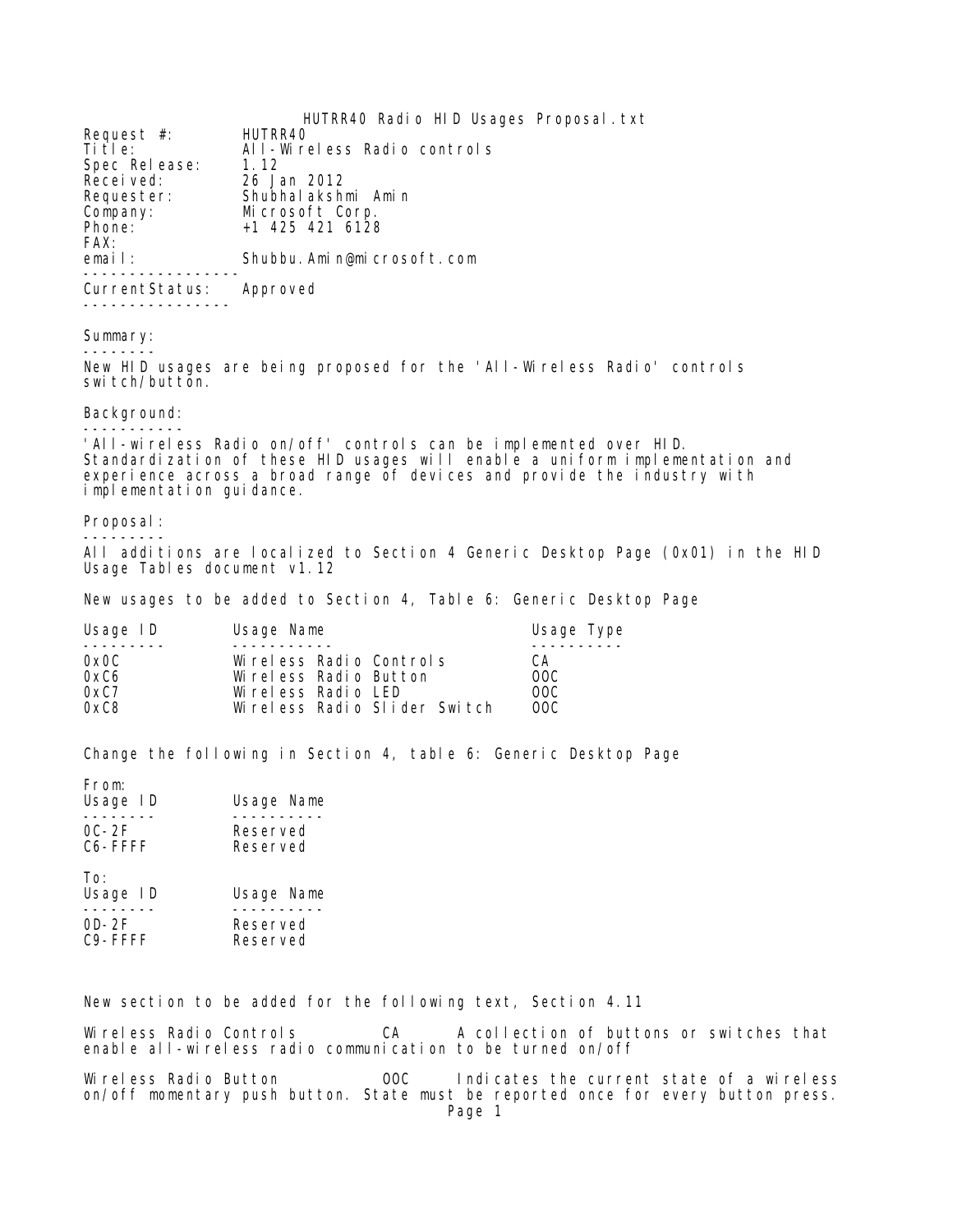## HUTRR40 Radio HID Usages Proposal.txt

Wireless Radio LED OOC Indicates the current state of wireless communication to the user. This will reflect the state of the overall system radio state.

Wireless Radio Slider Switch 00C Indicates the absolute value for the state of radio communications. State must be reported when it goes from 0 to 1 as well as 1 to 0.

Sample Report Descriptors: --------------------------

1. Button (without LED)

| USAGE_PAGE (Generic Desktop)    | 05 01 |
|---------------------------------|-------|
| USAGE (Wireless Radio Controls) | 09 OC |
| COLLECTION (Application)        | A1 01 |
| LOGI CAL_MINI MUM (0)           | 15 00 |
| LOGI CAL_MAXI MUM (1)           | 25 01 |
| USAGE (Wireless Radio Button)   | 09 C6 |
| REPORT_COUNT (1)                | 95 01 |
| REPORT_SIZE (1)                 | 75 01 |
| INPUT (Data, Var, Rel)          | 81 06 |
| REPORT_SIZE (7)                 | 75 07 |
| INPUT $(Const, Var, Abs)$       | 81 03 |
| END_COLLECTION                  | C6    |

2. Button with LED

| 05 01 |
|-------|
| 09 OC |
| A1 01 |
| 15 00 |
| 25 01 |
| 09 C6 |
| 95 01 |
| 75 01 |
| 81 06 |
| 75 07 |
| 81 03 |
| 09 C7 |
| 75 01 |
| 91 02 |
| 75 07 |
| 91 03 |
| C6    |
|       |

3. Slider Switch

| 05 01                                |
|--------------------------------------|
| 09 OC                                |
| A1 01                                |
| 15 00                                |
| 25 01                                |
| 09 C8                                |
| 95 01                                |
| 75 01                                |
| 81 02                                |
| 75 07                                |
| Page 2                               |
| USAGE (Wireless Radio Slider Switch) |